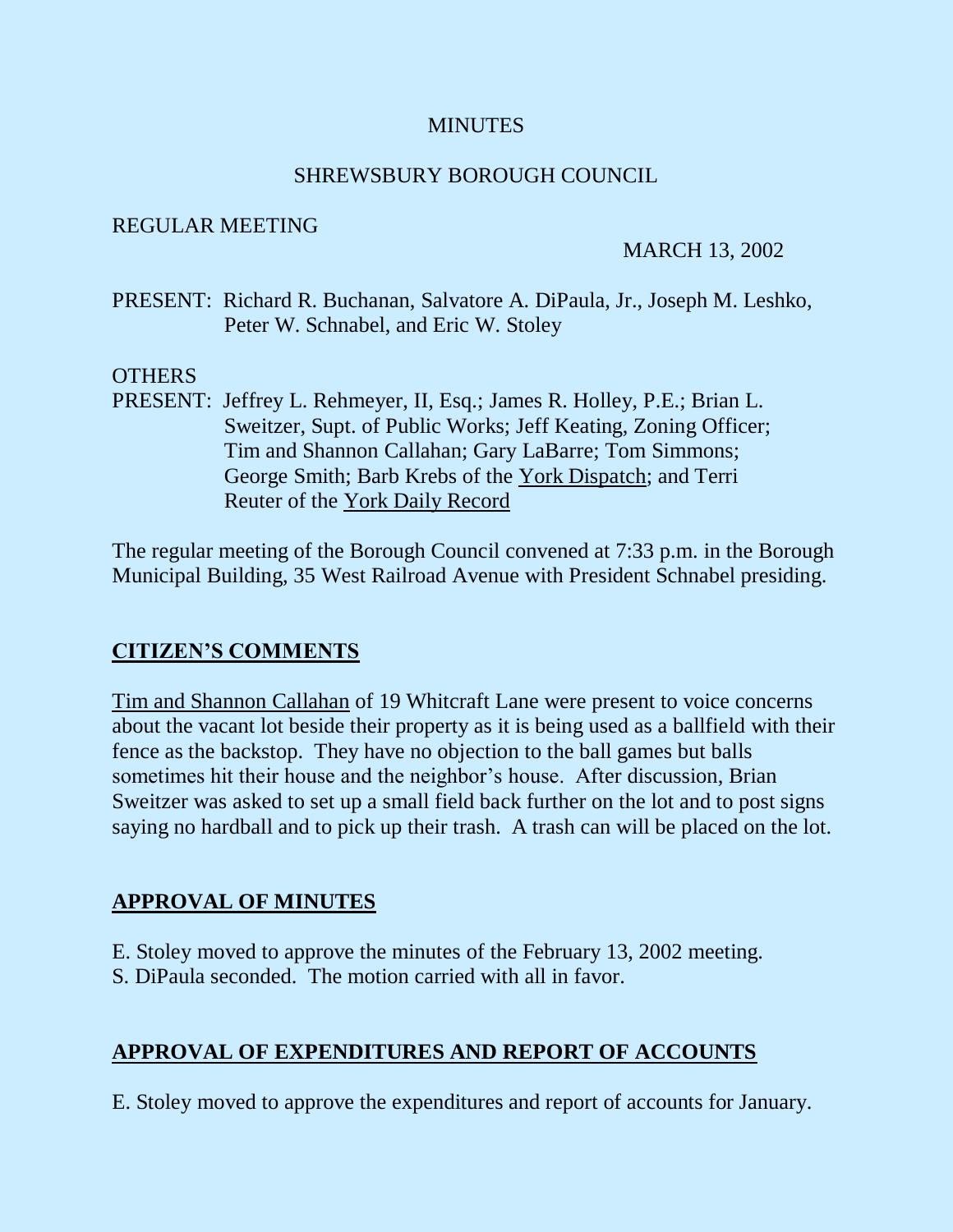R. Buchanan seconded. The motion carried with all in favor.

# **BILLS**

- James R. Holley & Associates Chapter 94 report \$186.20; sanitary sewer replacement Southern Farms \$1,704.35; meeting on springs and booster pump \$445.50; council meeting \$170.00; Covington Ridge shop drawings, Railroad EDUs and meeting on sewer rates \$535.83; streets 2002 \$919.60; sanitary sewer line repairs \$1,248.25
- CGA Law Firm James Myers \$261.38
- Velda Nickell bookkeeping services for February \$575.00
- Rusen & Co. sewer bursting work in Southern Farms \$29,026.02

R. Buchanan moved to approve payment of the above bills.

S. DiPaula seconded. The motion carried with all in favor.

# **SUBDIVISION AND LAND DEVELOPMENT BUSINESS**

Phil Robinson will be before the Planning Commission Monday night to discuss cluster homes.

# **REPORTS**

Zoning Officer/BOCA Inspector

The report for February is on file.

# **OTHER REPORTS**

**Water & Sewer** – Richard R. Buchanan

Sewer Rates

The new sewer rates are as follows: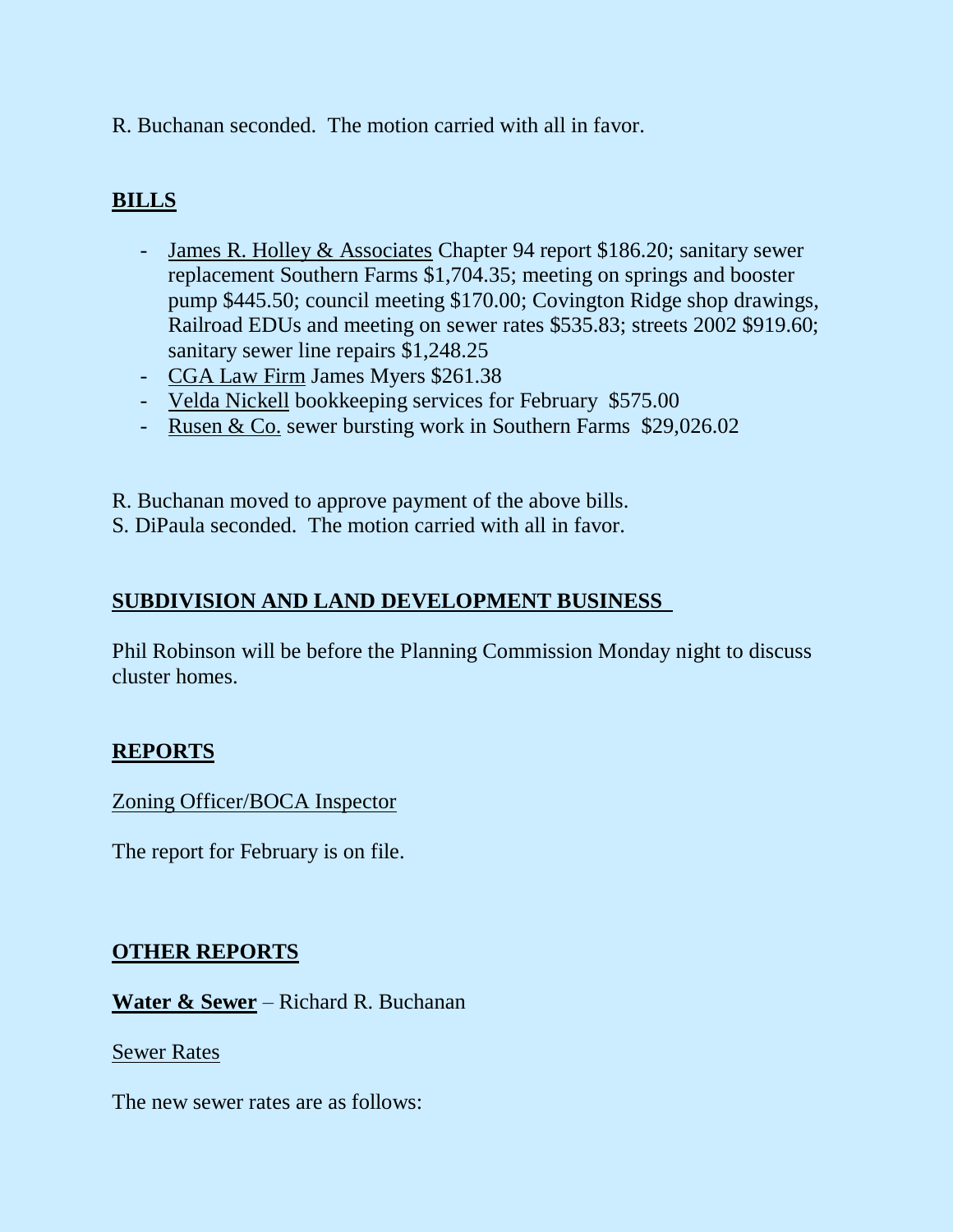Residential Rate:

Fixed charge:  $$51.50$ water consumption rate up to 7,500 gals. 2.15/thousand water consumption rate over 7,500 to 16,000 2.21/thousand water consumption rate over 16,000 gals. 2.28/thousand

Commercial Rate:

1<sup>st</sup> 10,000 gals. \$81.90 over 10,000 to 16,000 gals. 9.68/thousand over 16,000 gals. 9.96/thousand starting

from gallon 10,000

R. Buchanan moved to approve the above rates effective for the second quarter billing.

E. Stoley seconded. The motion carried with all in favor.

#### Springs/Booster Pump

The developer wants to begin grading between Mt. Airy Road and Deer Creek. We do not have DEP approval on the drilled wells, but approval is expected. Once grading starts, use of the springs must be terminated due to potential turbidity. If the Borough allows the grading, a contribution would be made to the water system. After discussion, it was felt the system could use a way to send water from the south to the north system. If the springs were not used, and another water source became contaminated, we would need to send water from the south to the north system by means of a booster pump. A pump could be placed in the pit in front of 249 South Main Street where the systems connect. We can currently blend water from the north system with the south system and the most excess water capacity is on the south system. The agreement will be modified that the developer will pay for the pump house repairs up to \$5,000.00 provided a second booster pump is not required in the pit at 249 South Main Street. The agreement will be further modified that if the wells do not get permitted by DEP we will still need the springs and the developer would be required to pay for the modernization. Eng. Holley's office will contact DEP to see if the permitting process for the new wells could be sped up and Jim's office will also ask about upgrading the spring boxes.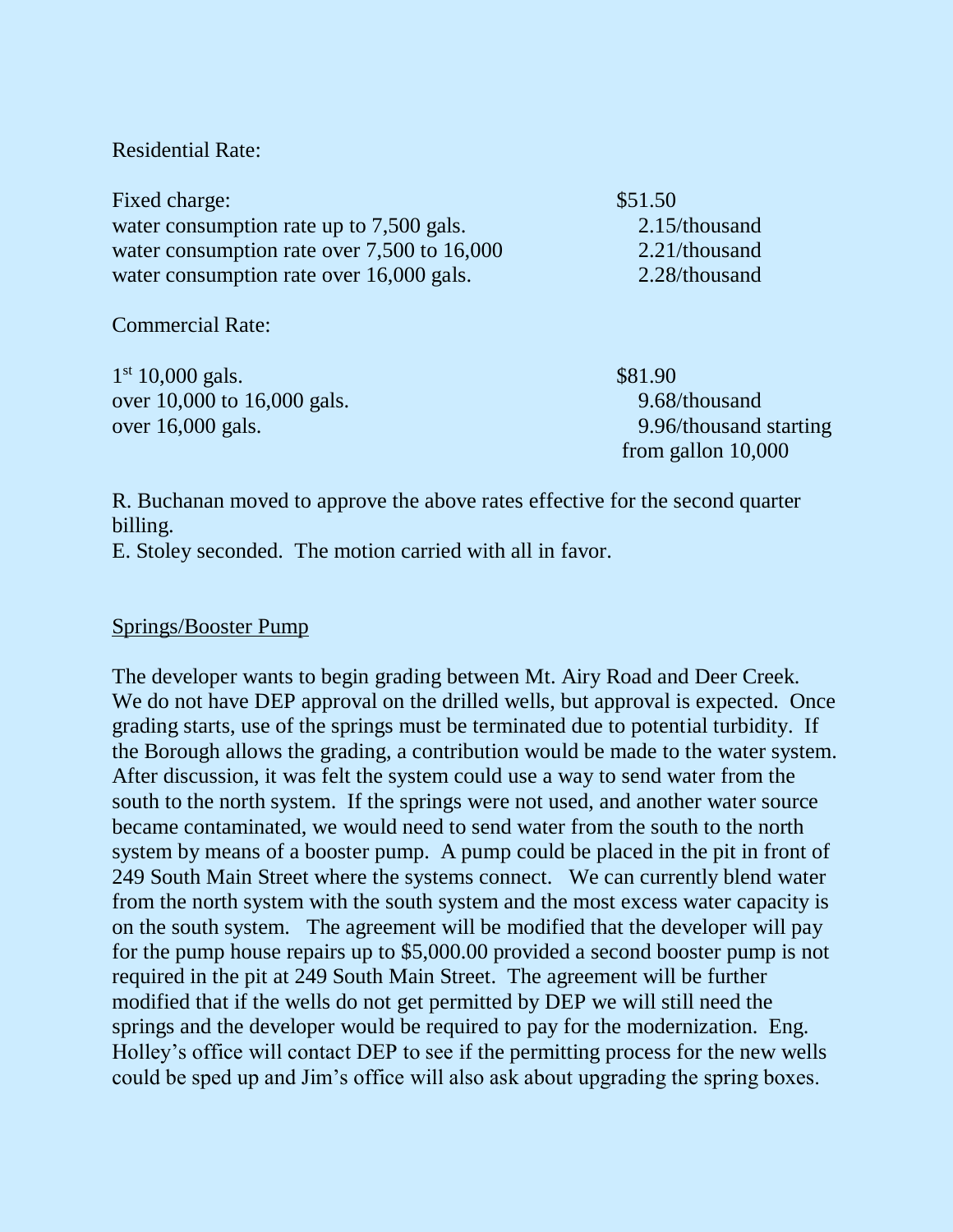#### Sewer Bids

The bids for additional work in Southern Farms are:

| <b>Trinity Excavating</b>      | \$104,645.00 |
|--------------------------------|--------------|
| <b>Jeff Harbold Excavation</b> | \$122,645.00 |
| <b>Springfield Contractors</b> | \$127,075.00 |
| Gregory Contractors, Inc.      | \$127,186.00 |
| Pflumm Contractors, Inc.       | \$185,085.00 |

E. Stoley moved to award the bid to Trinity Excavating in the amount of \$104,645.00. R. Buchanan seconded. The motion carried with all in favor.

#### Wellhead Protection

A meeting will be scheduled for April 17 or 18.

# Water and Sewer EDUs

Brian said we will meet next month to see who owes additional tapping fees.

# **Drought**

The water levels have remained the same over the past month. We will follow the State's standards, but it's up to the individual municipalities to determine if pools can be filled or topped.

It was the consensus of Council to not allow the filling or topping off of pools.

# **Public Roads & Lighting**

# 2002 Road Work

Bids will be reviewed at the April meeting for the following work:

North Sunset Dr. from Forrest Ave. to Playground Ave.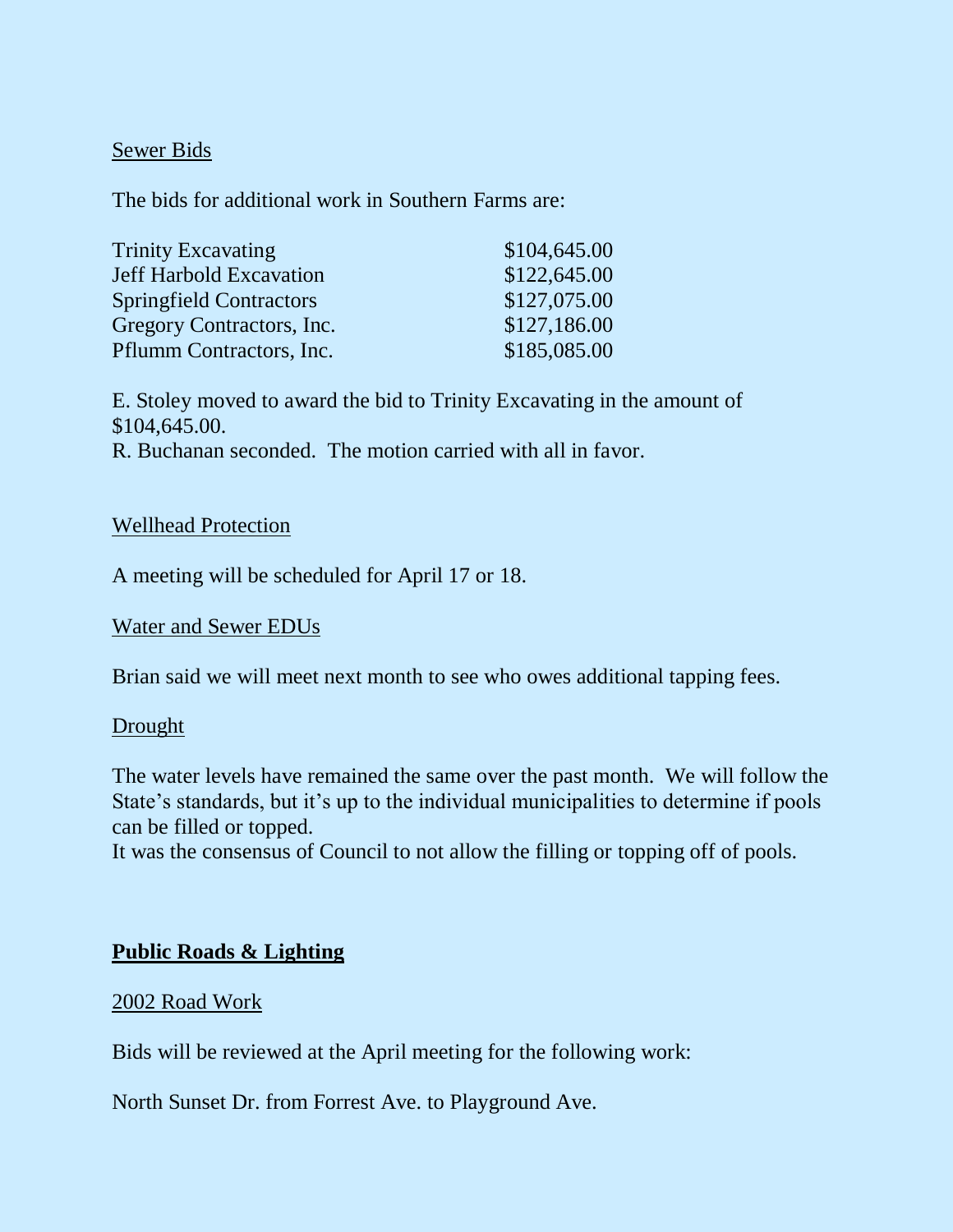Tolna Rd. from S. Main St. to Crosswind Dr. Lisburn Ave. Kreeger Ave. from N. Main St. to N. Highland Dr. Intersection of Sheffer Ave. and Covington Dr.

#### Street Sweeping

The street sweeper will start sweeping the week of April 2.

# **Public Lands & Buildings and Finance**

Audit

The Secretary reported the fieldwork for the audit is finished.

# Christmas Tree

Brian said there is a nicely-shaped evergreen tree on the springs property that will most likely be pushed over. He will speak with Tom Simmons about transplanting the tree to either the playground or to the spot where the existing tree is located by the library. The existing tree is deteriorating and it's very difficult to shape the tree now because the tree trimmer is getting back beyond the needle growth.

# **ENGINEER'S REPORT**

# Permit for Booster Pump

E. Stoley moved that the President be authorized to sign the permit application for the booster pump at 249 South Main Street. R. Buchanan seconded. The motion carried with all in favor.

# Borough Map

Jim said he made a mylar and copies of the map from 1972 showing the boundaries. He will submit the map to PennDOT who will in turn give the Borough a digitized map to be used with the Arcview software.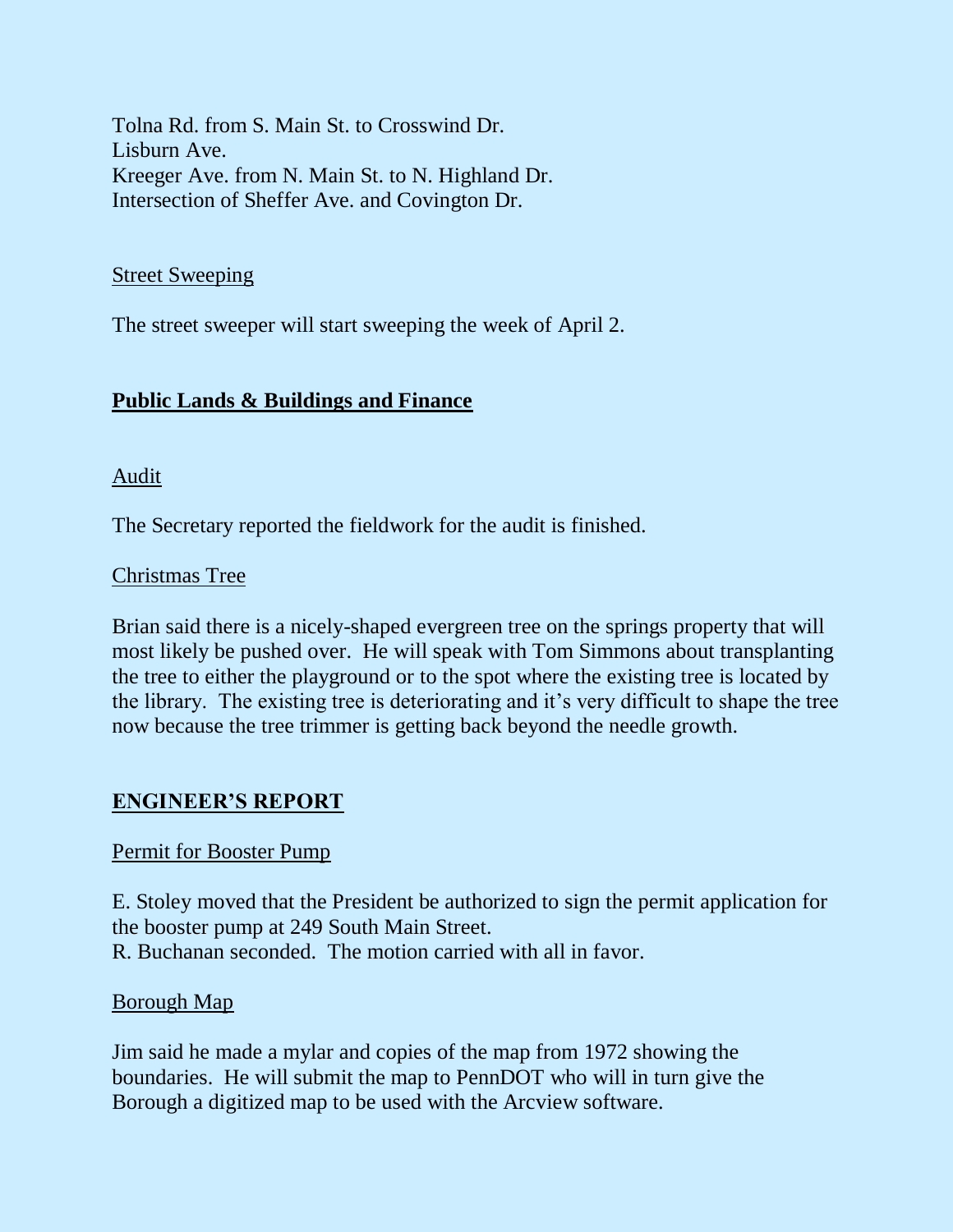# Sewer EDUs from Railroad Borough

Shrewsbury Township has purchased ten EDUs from Railroad Borough.

# **SOLICITOR'S REPORT**

# Allied Trailers Sales & Rentals

Jeff has been contacted by the company's counsel who informed him his client had agreed to sign the Addendum to Settlement and Release Agreement, which should bring the matter to a close.

# Adelphia Cable

A meeting was held on February 26. Brian Berger, general manager for Adelphia, said they can alternate days for running York County and Adams County public service announcements on Channel 10. Jeff will ask Brian Berger if they can run the announcements changed by the hour for each County. If we had a station solely for York County, we would have to pay for the equipment plus we would lose ACTV. Adelphia said they can run events live, like the fireman's parade and other events on ACTV. Jeff is asking for language for grounds to remedy complaints and to enforce what they say they'll do regarding complaints. They will also be asked to reinstate the weather channel back to the basic service. The converter boxes can be bought by the customer at electronics stores, they don't have to rent them from Adelphia.

# **Public Safety, Welfare and Personnel** – Salvatore A. DiPaula, Jr.

Brian is still interviewing to fill the Public Works position.

Irvin stated he is very interested in becoming certified under the Statewide Building Code and that Irvin and the Secretary will be attending a workshop on April 2.

**Secretary's Report** – Cindy L. Bosley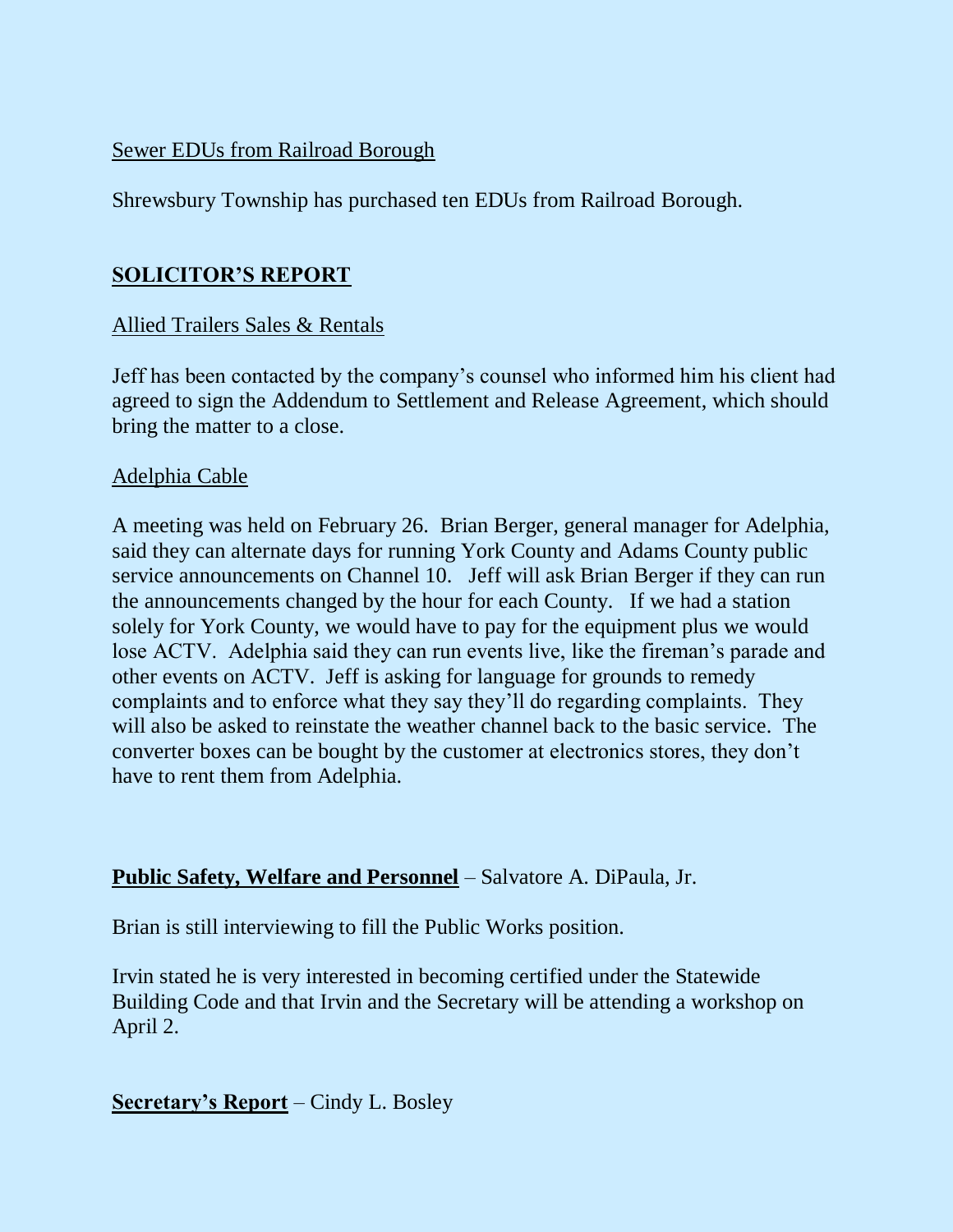# York County Borough's Assn.

The quarterly meeting will be held on March 28.

# Mailing

An information letter will be sent along with the annual water quality report that will be mailed out in mid-April. Information on the drought will be included.

# Welcome Sign

The Secretary will contact Tom Simmons about placing a Welcome to Shrewsbury sign at the intersection of Mt. Airy Road near the new shopping center entrance.

# **York Area Earned Income Tax Bureau** – Joseph M. Leshko

# **Recreation Board/Regional Recreation Board** – Joseph M. Leshko

Municipalities are contributing about 35% of the cost to run the SRRB.

# **Planning Commission/Regional Planning Commission** – Eric W. Stoley

#### School Sign

The majority of the members present at the last Planning Commission meeting felt the school should have a larger sign. The Secretary was asked to contact the school superintendent to see what they'd like to erect. The ordinance could be amended pertaining to signs for municipal buildings.

# Regional Planning Commission

At the March 5 meeting, Stan Saylor and Ron Miller were present. One suggestion is to increase the tipping fee by \$5.00 per ton on waste at the landfill to increase the revenue from out of state haulers. There is discussion about extending a rail service from Harrisburg to York and possibly further south.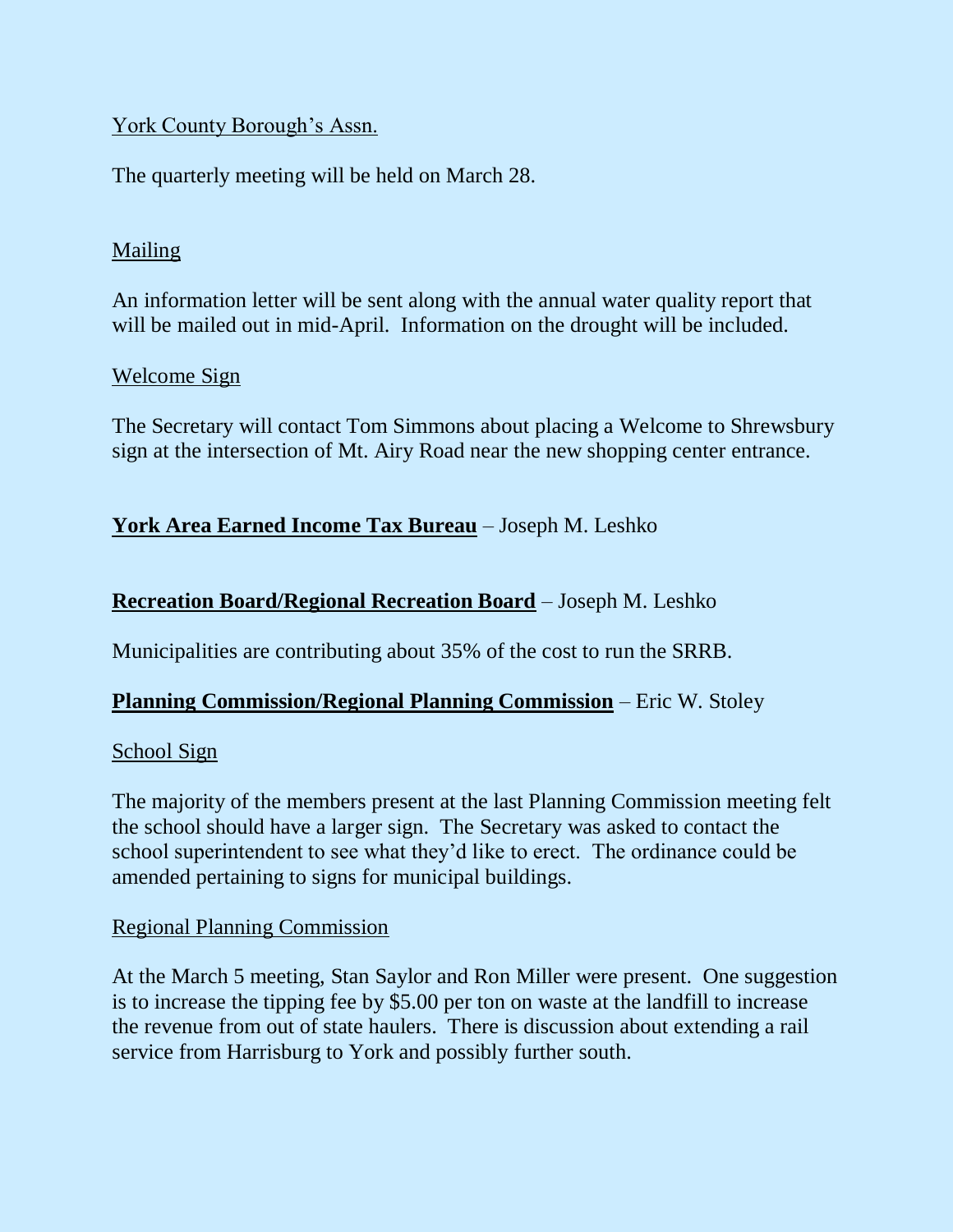# **Southern Regional Police**

Buck highlighted the report for February.

# **UNFINISHED BUSINESS**

#### **NEW BUSINESS**

#### Library Grant

J. Leshko moved to authorize the President to execute the grant agreement for the regional library grant.

S. DiPaula seconded. The motion carried with all in favor.

#### Time Extension for Messina Townhouses Land Development Plan

The Secretary arranged for an extension for review of the preliminary land development plan #2001-6 until June 30 for the Messina Townhouses. It was tabled at the December 17 Planning Commission meeting.

#### Survey – Statewide Building Code

Information was received from the South Central Assembly for Effective Governance on the Statewide Building Code. The Secretary was directed to complete the survey and that we are interested in hearing what they have to say on the participation in a joint code enforcement agency.

# Exit 4 Meeting with PennDOT

The Secretary was directed to find out what time the meeting will be that is sponsored by PennDOT on Exit 4. The meeting is slated for April 11 at the firehall.

# **COMMUNICATIONS**

Buck reported Shrewsbury Township sent him a copy of the PA Township News magazine that featured a story on Cops & Costs for Townships.